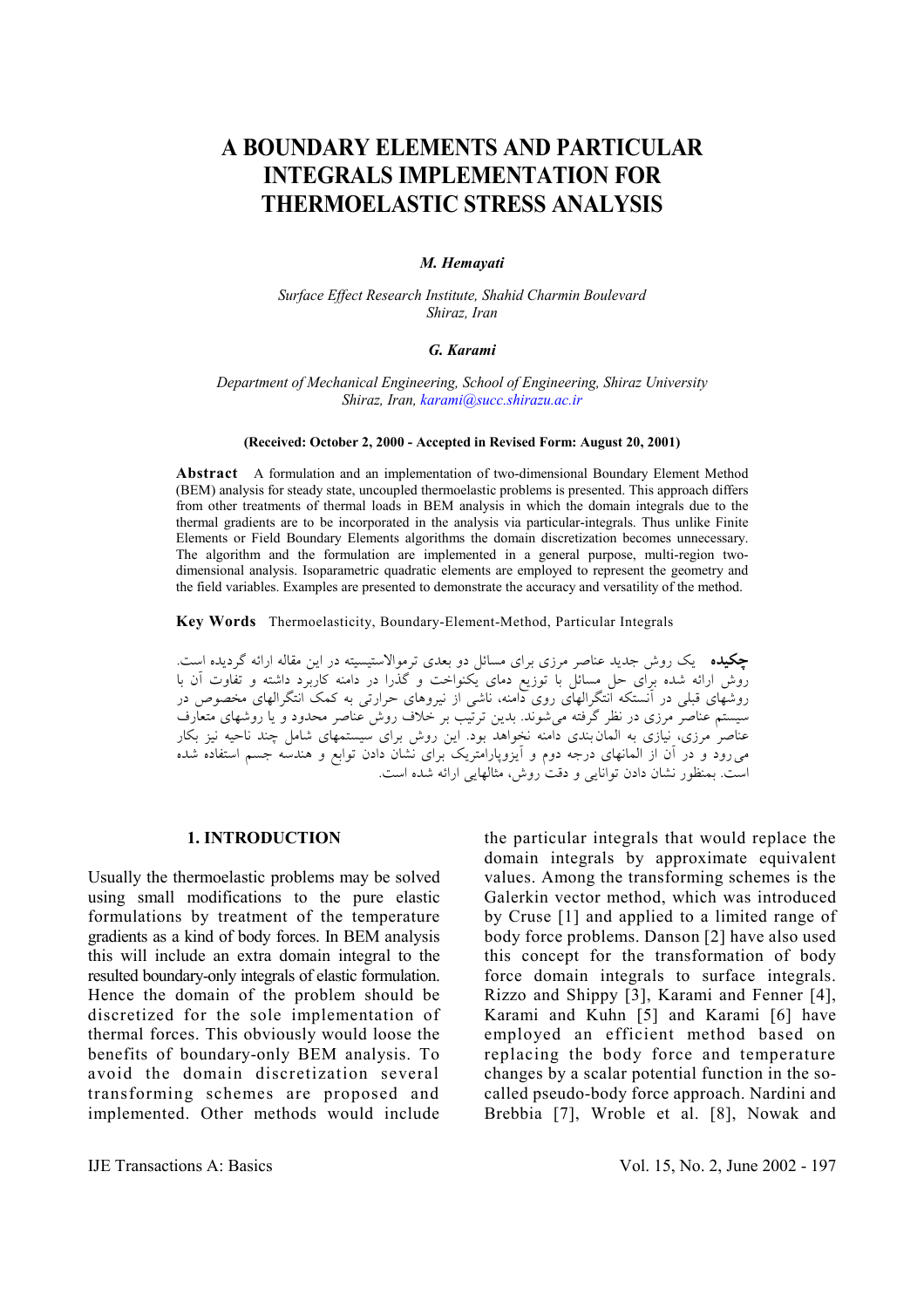Brebbia [9] and Neves and Brebbia [10] have used Dual Reciprocity and Multiple Reciprocity Methods (DRM, and MRM). Other solutions include the use of Papkovich and Neuber stress functions (see for example Kuhn [11]). Also, Sharp and Crouch [12] has developed a formulation, which conceptually can be implemented without volume integration.

 The use of particular integrals in BEM was tentatively discussed by Watson [13] and Banerjee and Butterfield [14], but has received little attention thereafter. In 1986, Ahmad and Banerjee [15] successfully employed the concept in a two-dimensional free vibration analysis. The axisymmetric free vibration formulations were developed by Wang and Banerjee [16], and Banerjee et al. [17] extended the theory to acoustic eigenfrequency analysis. Furthermore, particular integral formulations have been presented for gravitational and centrifugal body forces in axisymmetric, two- and three-dimensional stress analysis [17,18].

 The particular integral formulation presented in this paper is developed for two-dimensional uncoupled thermoelastic stress analysis, using quadratic isoparametric boundary elements to model the geometry and field variables of the surface based on the previous work by Karami [6] for two dimensional elastic and thermoelastic problems. A global shape function is used to represent the temperature distribution in the region. Using this global shape function, the particular integrals are developed for the region. At last, the particular integrals are used together with the (boundary only) displacement integral equation to produce a solution for the thermoelastic analysis. Sample problems involving different types of temperature gradients are solved to prove the accuracy and versatility of the method. The uncoupled thermoelastic BEM formulation presented is applicable to both steady state and transient temperature distributions, with heat source and initial temperature gradients without any need for volume integration.

### **2. THE GOVERNING EQUATIONS**

In the theory of thermoelasticity the total strain can be divided into elastic strain and thermal strain as follow,

$$
\varepsilon_{ij} = \varepsilon_{ij}^e + \varepsilon_{ij}^T
$$
 (1)

in which for an isotropic material one can express the thermal strain in terms of temperature difference, T, as  $\epsilon_{ij}^T = \delta_{ij} \alpha T$ , where  $\alpha$  is the thermal coefficient of expansion. The elastic stress strain equations or Hooke's law may be written as,

$$
\sigma_{ij} = 2\mu \varepsilon_{ij}^{\rm e} + \delta_{ij} \frac{2\mu v}{1 - 2v} \varepsilon_{kk}^{\rm e} - \delta_{ij} 2\mu \frac{v}{1 - 2v} \alpha T \qquad (2.a)
$$

$$
\sigma_{ij} = 2\mu \varepsilon_{ij}^e + \delta_{ij} \frac{2\mu v}{1 - 2v} \varepsilon_{kk}^e \qquad i, j = 1, 2 \qquad (2.b)
$$

 In the above equations and subsequently, part (a) and (b) of an equation apply to plane stress and plane strain, respectively. From Equations 2 and (1), the stress may be written in terms of total strain as,

$$
\sigma_{ij} = 2\mu\varepsilon_{ij} + \delta_{ij}\frac{2\mu v}{1-2v} \ \varepsilon_{kk} - \delta_{ij}2\mu\frac{1+v}{1-2v}\alpha T
$$
\n(3.a)

$$
\sigma_{ij} = 2\mu\varepsilon_{ij} + \delta_{ij}\frac{2\mu v}{1 - 2v}\varepsilon_{kk} - \delta_{ij}\frac{2\mu}{1 - 2v}\alpha T
$$
 (3.b)

 Using the above constitutive relations together with the total strain-displacement relations and the equilibrium equation, one can write the Navier Equation in two dimensions as,

$$
\mathbf{u}_{i,jj} + \frac{1}{1 - 2v} \mathbf{u}_{j,ji} = -\frac{\mathbf{f}_i}{\mu} + 2\frac{1 + v}{1 - 2v} \alpha \mathbf{T}_j \tag{4.a}
$$

$$
\mathbf{u}_{i,jj} + \frac{1}{1 - 2v} \mathbf{u}_{j,jj} = -\frac{\mathbf{f}_i}{\mu} + \frac{2}{1 - 2v} \alpha \mathbf{T}_{,i} \tag{4.b}
$$

in which, the value of Poisson's ratio should take its effective value [6].

 According to Goodier's body force analogy, the thermal loading can be treated as a body force and incorporated in the boundary integral equation through a volume integral. Therefore, the displacement integral equation satisfying Equation 4 can be written as [6,20],

198 - Vol. 15, No. 2, June 2002 IJE Transactions A: Basics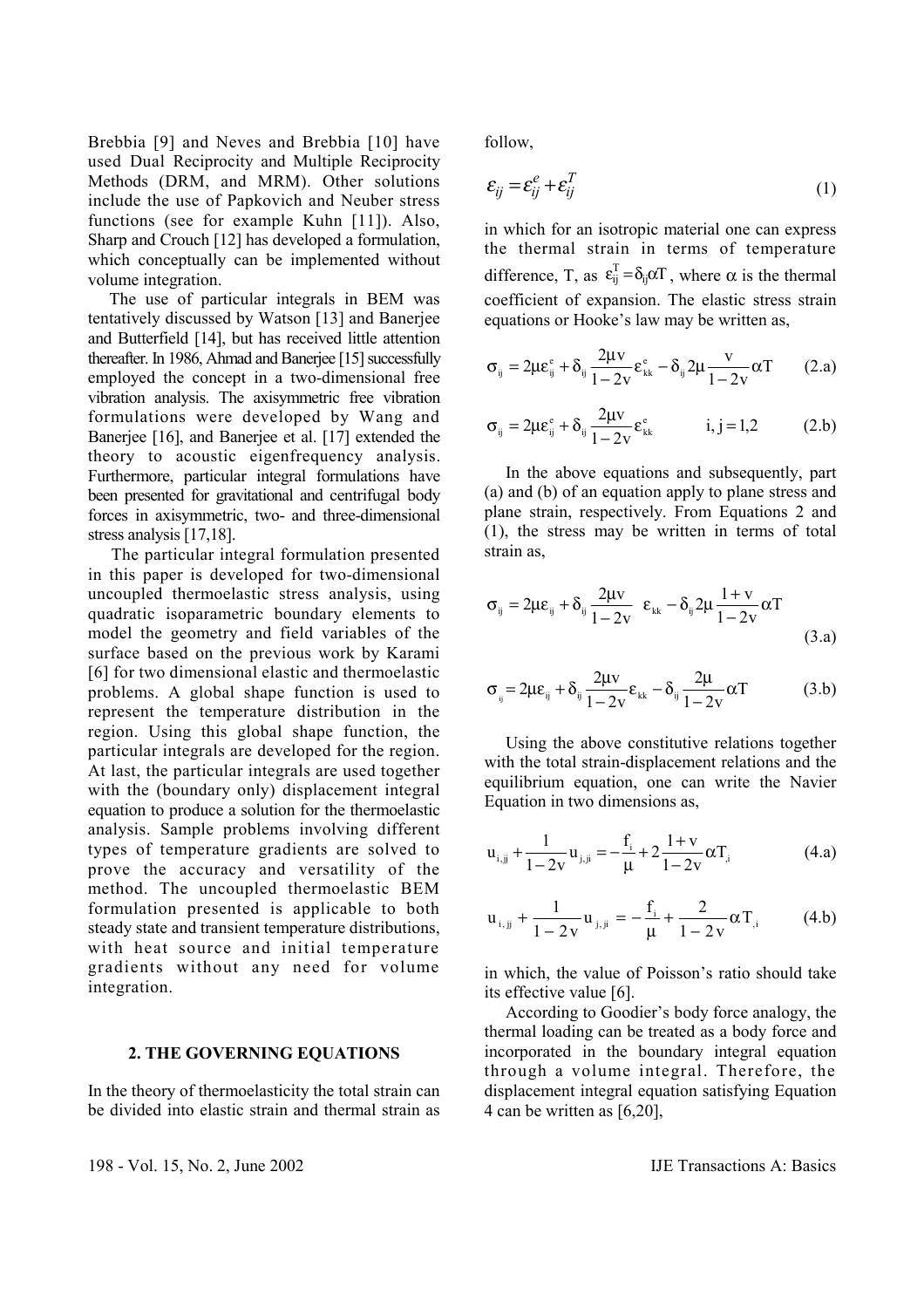$$
C_{ij}(\xi)u_i(\xi) = \int_s [U_{ij}(x,\xi)t_i(x) - T_{ij}(x,\xi)u_i(x)]dS(x) +
$$
  

$$
\int_V (3\lambda + 2\mu)\alpha T(x)H_j(x,\xi)dV(x) \qquad i,j=1,2
$$
  
(5)

where  $u_i(x)$  is the real displacement;  $t_i(x) = \sigma_{ij} n_j$ is the real traction;  $\delta_{ij}$  is the kronecker delta; C<sub>ij</sub>  $(\xi) = \delta_{ij}$  for interior points is dependent on surface geometry at  $\xi$  for boundary points and U<sub>ii</sub> and T<sub>ii</sub> are second order kernels for displacements and tractions, respectively [6,20]. The first integral is a boundary integral whereas the second integral is a domain integral. Note that through an application of the divergence theorem, the gradient operator has been removed from the temperature variable  $T(x)$ . A similar equation can be written for stress. In the above format, the domain discretization is necessary in order to evaluate the domain integrals.

## **3. PARTICULAR INTEGRALS APPROACH**

If there is no external forces  $f_i$ , Equation 4 may be simplified as,

$$
(\lambda + \mu)u_{j,j} + \mu u_{i,j} = (3\lambda + 2\mu)\alpha T_{j} \quad i,j = 1,2
$$
 (6)

in which  $\lambda$  and  $\mu$  are Lame's constants and T is the change in temperature.

 In operator notation, the thermoelastic, inhomogeneous differential Equation 6 may be written as,

$$
L(u_i) = \beta T_{i} \tag{7}
$$

in which  $L(u_i)$  is a self-adjoint homogeneous differential operator showing the Left-hand side of Equation 6 and  $βT_i$  is the known inhomogeneous quantity with,  $\beta = \alpha(3\lambda + 2\mu)$ .

 The solution of the inhomogeneous Equation 7 consists of two parts as follow,

$$
u_i = u_i^c + u_i^p
$$

where  $u_i^c$  is a complimentary function satisfying the homogeneous equation,

$$
L(u_i^c) = 0 \tag{8}
$$

A particular integral  $u_i^p$ , which satisfies the inhomogeneous equation,

$$
L(u_i^p) = \beta T_{i}
$$
 (9)

is not unique. By adding  $u_i^c$  to  $u_i^p$  and applying boundary conditions, a unique solution to the boundary value problem produces. The complementary functions thus for displacement at point  $\xi$  is,

$$
C_{ij}(\xi)u_i^c(\xi) = \iint_S [U_{ij}(x,\xi)t_i^c(x) - T_{ij}(x,\xi)u_i^c(x)]dS(x)
$$
\n(10)

where the  $t_i^c$  and  $u_i^c$  are the complementary functions for traction and displacement, respectively.

#### **4. PARTICULAR INTEGRALS**

In according with linear quasi-static thermoelastic theory, the particular integral for displacement can be expressed as a gradient of a thermoelastic displacement potential h (x),

$$
\mathbf{u}_{i}^{\mathbf{p}}(\mathbf{x}) = \mathbf{k} \mathbf{h}_{i}(\mathbf{x})
$$
\n(11)

in which,  $k = \frac{\alpha (3\lambda + 2\mu)}{2\lambda}$  $(\lambda + 2\mu)$  $\alpha$  (3 $\lambda$  + 2 $\mu$ 2  $3\lambda + 2$ +  $k = \frac{\alpha(3\lambda + 2\mu)}{\lambda(3\lambda + 2\mu)}$ . After substituting

Equation 11 into Equation 6 and simplifying, yields,

$$
h_{ij}(x) = T(x) \tag{12}
$$

Now, assume that the function  $h(x)$  be represented by an infinite series. An expression relating h (x) to a set of fictitious scalar densities  $\phi$  ( $\xi_n$ ) via a global shape function C  $(x, \xi_n)$ , can be written as,

$$
h(x) = \sum_{n=1}^{\infty} C(x, \xi_n) \phi(\xi_n)
$$
 (13)

in which C  $(x,\xi_n)$  is a suitable function of spatial coordinates x and  $\xi_n$ . The best results were obtained with the following expression for C  $(x,\xi_n),$ 

$$
C(x,\xi_n)=A_0^2\big[\rho^2-b_n\rho^3\big]
$$

where,  $A_0$  is a characteristic length, all distances are non-dimensionalized by it;  $\rho$  is the Euclidean distance between the field point x and the source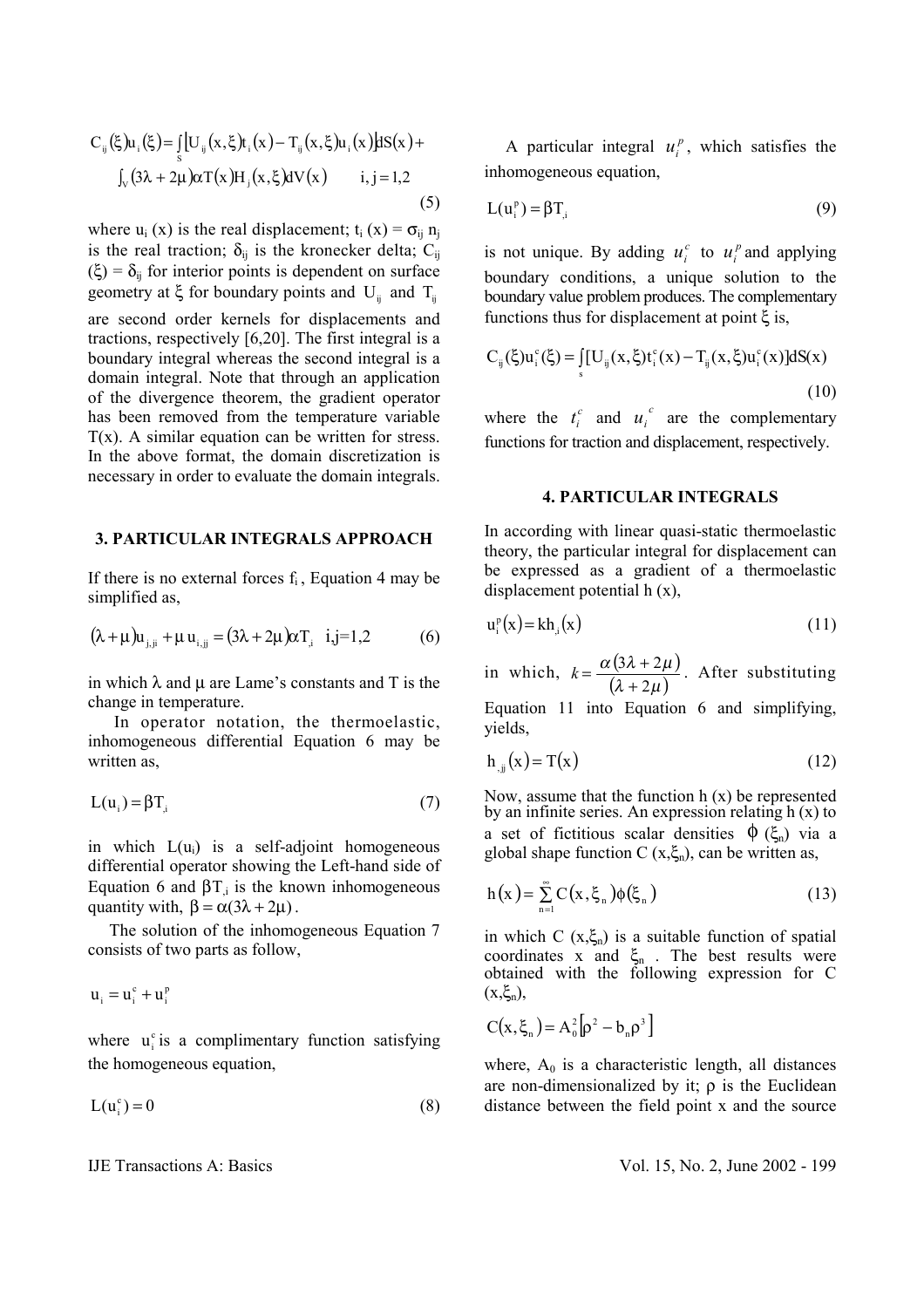point  $\xi$ n, and  $b_n$  is a suitably chosen constant. For the present discussion, assume  $b_n = 1$ .

 The particular integral for displacement is found, using Equations 13 and 11,

$$
u_i^p(x) = \sum_{n=1}^{\infty} D_i(x, \xi_n) \phi(\xi_n)
$$
 (14)

where:

$$
D_{i}(x, \xi_{n}) = kC_{i}(x, \xi_{n}) = kA_{0}(2 - 3b_{n}\rho)y_{i}
$$
  

$$
y_{i} = [x_{i} - (\xi_{n})_{i}]
$$

 $i = 1.2$  for two dimensions.

 Applying the Laplacian operator to Equation 13, the temperature distribution will be,

$$
T(x) = \sum_{n=1}^{\infty} K(x, \xi_n) \phi(\xi_n)
$$
 (15)

in which,

$$
K(x, \xi_n) = C_{\mu}(x, \xi_n) = [2d - 3(1 + d)b_n \rho]
$$

 $d = 2$  for two dimensional (plain strain) analysis.

 Now by substitution of Equation 14 into the strain – displacement relation, a particular integral for strain can be found,

$$
\varepsilon_{kl}^{p}(x) = \sum_{n=1}^{\infty} E_{kl}(x, \xi_{n}) \phi(\xi_{n})
$$
\n(16)

in which,

$$
E_{kl}(x, \xi_n) = kC_{kl}(x, \xi_n) = k \left[ 2\delta_{kl} - 3b_n(\delta_{kl}\rho + \frac{y_k y_l}{\rho}) \right]
$$

and the particular integral for stress can be found by introducing above equation into the stress-strain law for thermoelasticity,

$$
\sigma_{ij}^p(x) = \sum_{n=1}^{\infty} S_{ij}(x, \xi_n) \phi(\xi_n)
$$
 (17)

where,

$$
S_{ij}(x,\xi_n) = D_{ijkl}^e E_{kl}(x,\xi_n) - \delta_{ij} \beta K(x,\xi_n), \quad \text{and}
$$
  

$$
D_{ijkl}^e = \lambda \delta_{ij} \delta_{kl} + 2\mu \delta_{ik} \delta_{jl} \qquad \beta = \alpha (3\lambda + 2\mu)
$$

At last, by multiplying the above equation by an

200 - Vol. 15, No. 2, June 2002 IJE Transactions A: Basics

appropriate normal, a particular integral for traction will be obtained,

$$
t_i^p(x) = \sum_{n=1}^{\infty} H_i(x, \xi_n) \phi(\xi_n)
$$
 (18)

where,  $H_i(x, \xi_n) = S_{ii}(x, \xi_n) n_i(x)$  and  $n_i(x) = unit$ normal at x in the jth direction. In the case of plane stress, the modified material constants  $\bar{\alpha}$  and  $\bar{\lambda}$ must be used instead of  $\alpha$  and  $\lambda$  in the above equations which are valid for plane strain condition, where,

$$
\overline{\alpha} = \frac{\alpha(3\lambda + 2\mu)}{2(2\lambda + \mu)} \qquad \overline{\lambda} = \frac{2\mu\lambda}{\lambda + 2\mu}
$$

#### **5. NUMERICAL APPROACH**

The functions  $u_i^p(x)$  and  $t_i^p(x)$  must be evaluated at each boundary node before a solution to the governing equation can be achieved. For this purpose, particular integrals for displacement, traction and temperature distribution may be written as infinite series for N finite terms as follow,

$$
u_i^p(x) = \sum_{n=1}^{\infty} D_i(x, \xi_n) \phi(\xi_n)
$$
 (19a)

$$
t_i^p(x) = \sum_{n=1}^{\infty} H_i(x, \xi_n) \phi(\xi_n)
$$
 (19b)

$$
T(x) = \sum_{n=1}^{\infty} K(x, \xi_n) \phi(\xi_n)
$$
 (19c)

To evaluate  $u_i^p(x)$  and  $t_i^p(x)$  in the first two equations, we need N fictitious nodal quantities  $\phi(\xi n)$ . For this reason, we have written N temperature Equations 19c at each  $\xi_n$  node. In the matrix form,

$$
\{\mathbf{T}\} = [\mathbf{K}]\{\mathbf{\Phi}\} \quad \Rightarrow \quad \{\mathbf{\Phi}\} = [\mathbf{K}]^{-1}\{\mathbf{T}\} \tag{20}
$$

in which [K] is an N×N matrix. Since the increment of temperature distribution is known, the fictitious nodal values {φ(ξn)} is determined from above equation and using them in Equations 19a and 19b, allows calculation of  $u_i^p(x)$  and  $t_i^p(x)$  at all boundary points. In this way the boundary value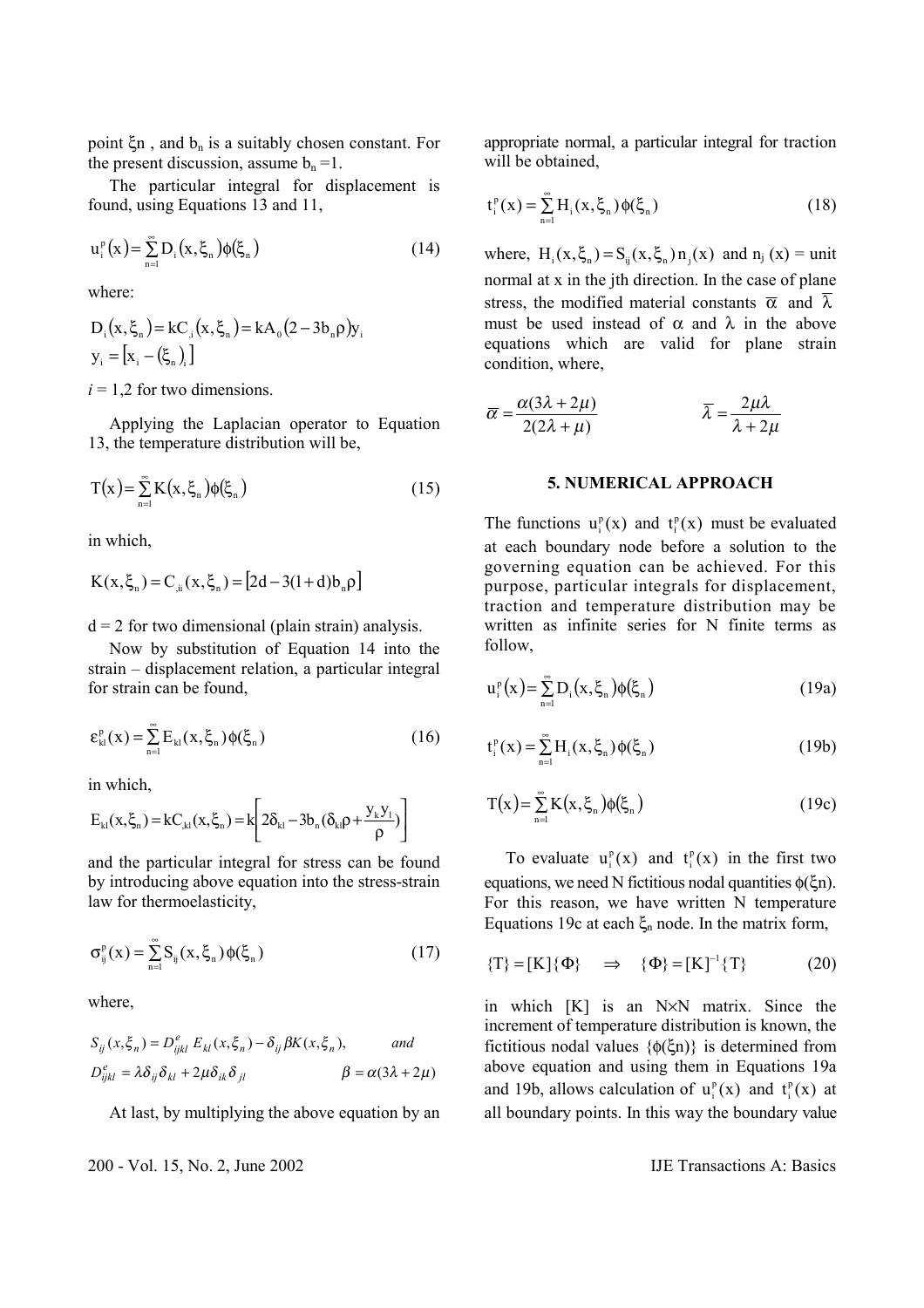

**Figure 1.** Beam subjected to linear and quadratic temperature change, geometry and temp. distribution along the width; Boundary element discretization

problem can be solved in the following manner.

## **6. METHOD OF SOLUTION**

The boundary integral equation for complementary displacement is descretized and integrated in the usual manner for a system of boundary nodes. The resulting equation is then expressed in matrix form as,

$$
[U]{tc} - [T]{uc} = {0}
$$
 (21)

As stated before,

$$
\{u_i\} = \{u_i^c\} + \{u_i^p\} \qquad \text{and} \qquad \{t_i\} = \{t_i^c\} + \{t_i^p\}
$$

Substituting  $\{u_i^c(x)\}\$  and  $\{t_i^c(x)\}\$  from above equations in Equation 21 leads to,

$$
[U]\{t\}-[T]\{u\}=[U]\{t^p\}-[T]\{u^p\}
$$

where the particular integral terms on the righthand side of this equation are known temperature dependent quantities. After assembling the unknown boundary quantities and corresponding coefficients on the left- hand side and the known boundary conditions on the right, the final system can be written as,

$$
[A^b]\{x\} = \{b^b\} + \{b^p\}
$$

in which  $[A^b]$  is a block-banded matrix, vector  $\{x\}$ represents the unknown boundary conditions and

vector  ${b^p}$  is the contribution of the particular integral. This system of equations is solved for the unknown vector  $\{x\}$  by standard numerical techniques.

## **7. NUMERICAL EXAMPLES**

In order to investigate the applicability, accuracy and generality of the particular integrals method in BEM analysis of thermoelastic problems, three examples are solved, and the results are compared with those of analytical solutions.

**Example 1. Beam Subjected to Linear and Quadratic Temperature Change** A beam fixed at both ends is assumed to be subjected to two different cases of temperature change. Plane stress case was assumed and the material of the beam is taken to be,  $E = 10^6$  N/m<sup>2</sup>,  $v = 0.3$ ,  $\alpha = 10^{-7}$  deg<sup>-1</sup> Figure 1 illustrates the beam geometry and the temperature variation along the depth of the beam. A BEM discretization of the beam is also shown. The numerical solution for the normal stresses,  $\sigma$ x along the y-axis in the center of the beam were compared with analytical solutions. For linear temperature change with  $T1 = -1000^{\circ}$  and  $T2 =$ 1000° , the exact values of the normal stress are given analytically by [21],

$$
\sigma_{\mathbf{x}} = -\mathbf{E} \alpha \frac{(\mathbf{T}_{1} - \mathbf{T}_{2}) \mathbf{y}}{h}
$$

where h is the width of the beam and y is the coordinate shown in Figure 1.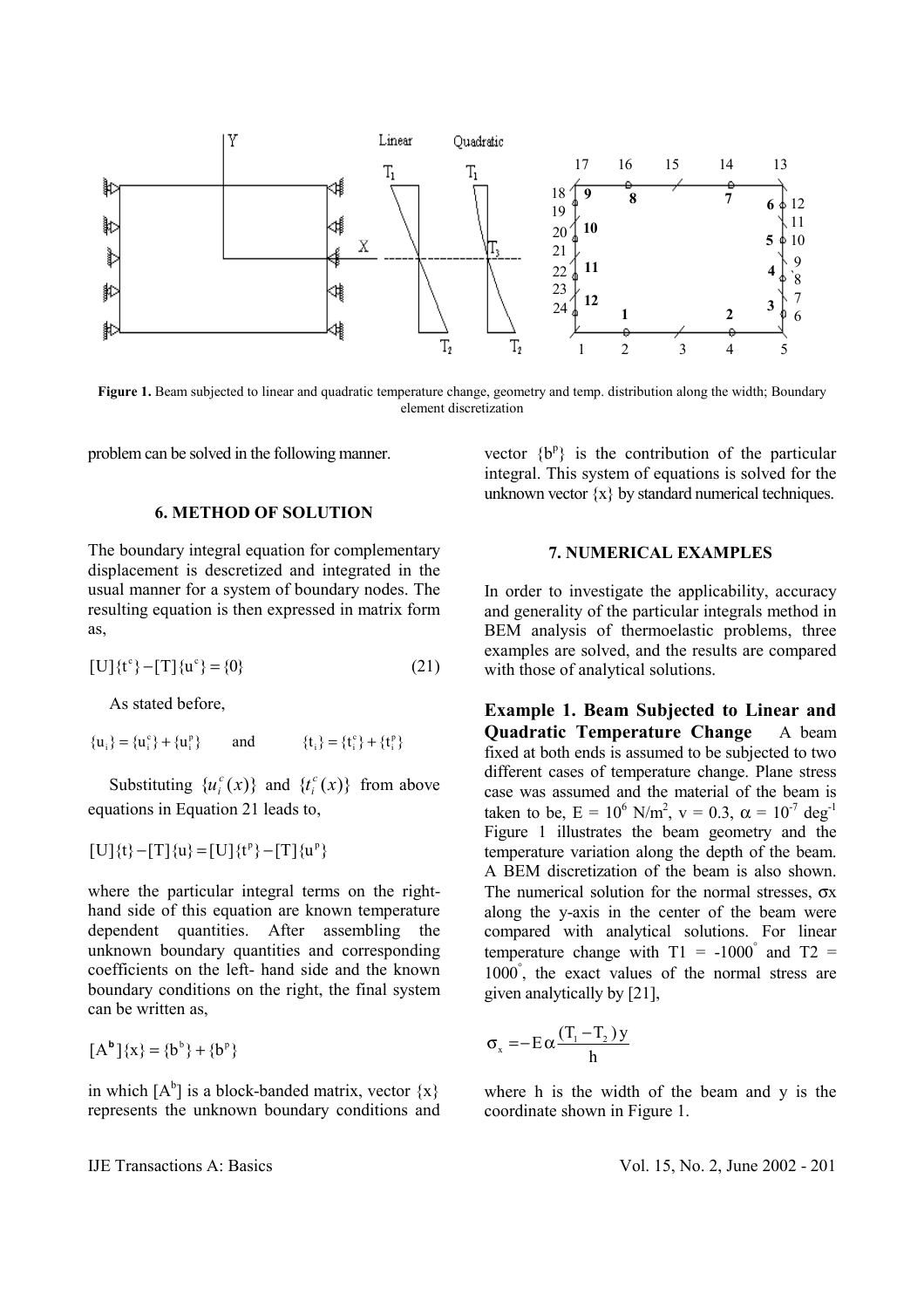|           |            | <b>Linear Temperature Distribution</b> | <b>Quadratic Temperature Distribution</b> |           |  |
|-----------|------------|----------------------------------------|-------------------------------------------|-----------|--|
| Y-axes    | Exact      | BEM(P.I.)                              | Exact                                     | BEM(P.I.) |  |
| $-0.500h$ | $-100.000$ | $-101.2172$                            | $-4.000$                                  | $-3.9908$ |  |
| $-0.375h$ | $-75.000$  | $-74.2744$                             | $-2.8125$                                 | $-2.6733$ |  |
| $-0.250h$ | $-50.000$  | $-51.3937$                             | $-1.7500$                                 | $-1.8046$ |  |
| $-0.125h$ | $-25.000$  | $-25.1422$                             | $-0.8125$                                 | $-0.8844$ |  |
| 0.000h    | 0.000      | 0.00011                                | 0.0000                                    | 0.0092    |  |
| 0.125 h   | 25.000     | 25.1421                                | 0.6875                                    | 0.7440    |  |
| 0.250h    | 50.000     | 51.3937                                | 1.2500                                    | 1.2790    |  |
| 0.375h    | 75.000     | 74.2743                                | 1.6875                                    | 1.6031    |  |
| 0.500 h   | 100.000    | 101.2172                               | 2.0000                                    | 1.9935    |  |

**TABLE 1. Normal Stress** σ**x (N/m2 ) Along The Centerline In Y-Direction For Linear And Quadratic Temperature Distribution In A Beam.** 

 For the second case a quadratic temperature variation of the form,  $T = 2(T1+T2-2T3)y^2/h2+$  $(T1-T2)y/h+T3$ , with T1 = -20°, T2 = 40° and T3  $= 0^{\circ}$  is implemented. The exact values for the normal stress under such a temperature distribution are given by [21],

$$
\sigma_x = - \mathbf{E} \alpha \left[ 2(T_1 + T_2 - 2T_3) \frac{y^2}{h^2} + (T_1 - T_2) \frac{y}{h} \right]
$$

 The BEM and numerical results can be found in Table 1. As can be seen the accuracy of the numerical formulation is very well satisfied for the two cases of linear and quadratic temperature variation. However, the errors in the case of quadratic temperature variation are slightly higher than the other case, as can be expected.

**Example 2. Internal Pressure Cylinder Under Thermal Loading** In this example a cylinder under combined pressure as well as a temperature gradient is considered. The temperature distribution is assumed to have the form of,  $T = Ar^2$ , where A is a constant. The material and geometrical properties are as follows,  $E=10^7$  N/m<sup>2</sup>;  $\alpha =10^{-5}$  deg<sup>-1</sup>; a = 10cm; b=20cm; Pi=1000 Pa; A=2.5. The answer to this problem is the superposition of the analytical solution from the two cases of loading, i.e., the internal pressure and thermal gradient loading [21]. Figure 2 shows the geometry with temperature distribution and boundary element discretization.

 The results are given in Table 2 for radial displacements, radial and tangential stresses. The accuracy of the results is well satisfied



**Figure 2.** A pressurized cylinder under a quadratic temperature distribution, (a) Geometry and temperature distribution, (b) BEM discretization.  $E = 10^7$  N/m<sup>2</sup>.

202 - Vol. 15, No. 2, June 2002 IJE Transactions A: Basics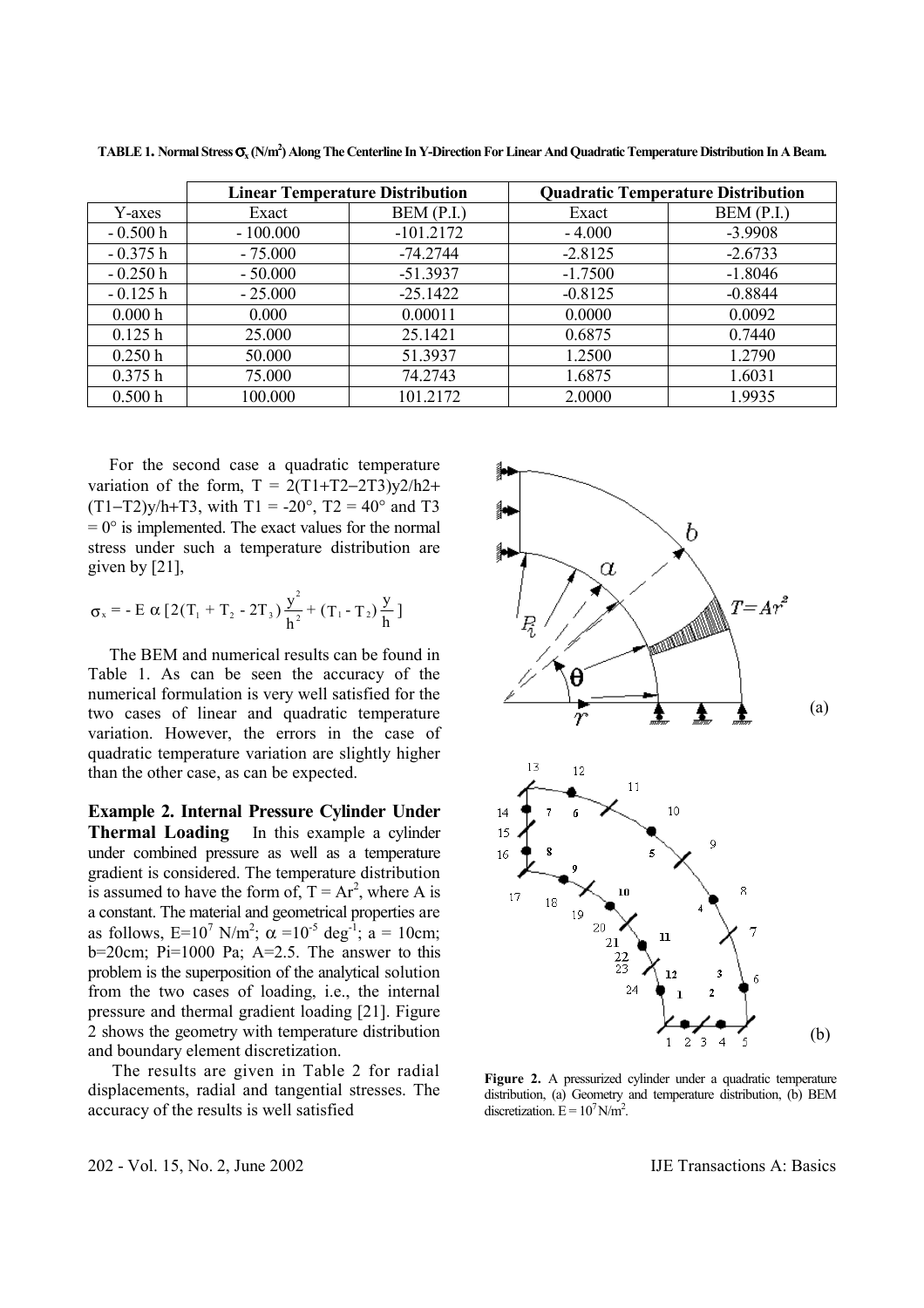|                | Radial Displacement $(\mathbf{u}_r)$ |            | Radial stress $(\sigma_r)$ |           | Hoop stress $(\sigma_{\theta})$ |             |
|----------------|--------------------------------------|------------|----------------------------|-----------|---------------------------------|-------------|
| <b>NODE</b>    | Exact                                | <b>BEM</b> | Exact                      | BEM       | Exact                           | BEM         |
|                | 0.08322                              | 0.08309    | $-1000.0$                  | $-1030.2$ | 27536.12                        | 27554.02    |
| $\overline{2}$ | 0.09051                              | 0.09035    | 7415.8                     | 7677.17   | 26833.67                        | 26907.55    |
| 3              | 0.10645                              | 0.10636    | 8422.72                    | 8413.04   | 1373.926                        | 1379.19     |
| 4              | 0.13076                              | 0.13053    | 5737.16                    | 5773.81   | $-24961.29$                     | $-25151.86$ |
| 5              | 0.16383                              | 0.16357    | 0.0                        | $-4.13$   | $-52633.03$                     | $-52655.22$ |

**TABLE 2. Radial Displacements (cm) And Stresses (N/m2 ) In Axisymmetric Thermoelastic Response For A Pressurized Cylinder Under A Radial Temperature Distribution.**

**Example 3. Thermal Analysis of Rotating** 

**Disc** Let's consider a thin disc of uniform thickness with a central hole, rotating with a constant angular velocity ω rad/sec and in addition is subjected to a thermal loading according to, T=A  $r^2$  + B, where A and B are constants. The analytic solutions for resulting stresses and radial displacement are the superposition of two different cases thermal and inertial loading due to rotation [21].

 The appropriate boundary conditions of traction-free edges on a disc with a concentric hole are  $\sigma_r = 0$ , at  $r = a$  and  $r = b$ , the inner and outer radii respectively.

 For a plane stress case, the disc has a uniform thickness with inner and outer radii of 0.1m and 0.2 m, respectively. The mesh contains 12 threenode continuous elements and a total of 24 nodes. Because of symmetry, one-fourth of the geometry was modeled as shown in Figure 3. The data used was,  $E=10^5$  Nm<sup>-2</sup>;  $v = 0.3$ ;  $\alpha =$ 0.001 deg<sup>-1</sup>;  $\rho = 2.4 \text{ kg/m}^3$ ;  $\omega = 100 \text{ rad/sec}$ ; A =  $2500$ ; B = 500.

 Table 3 contains a comparison between analytical and BEM numerical results using particular integrals for ur and also σr and σθ along the radius of the disc. Good agreement is seen for both displacements and stresses due to thermoelastic behavior.

## **8. ACKNOWLEDGMENT**

The first author would like to appreciate the



**Figure 3.** A rotating disc with temp. distribution  $T = Ar^2 + B$ , (a) Geometry and temperature distribution, (b) BEM model.  $E =$  $10^7$  N/m<sup>2</sup>.